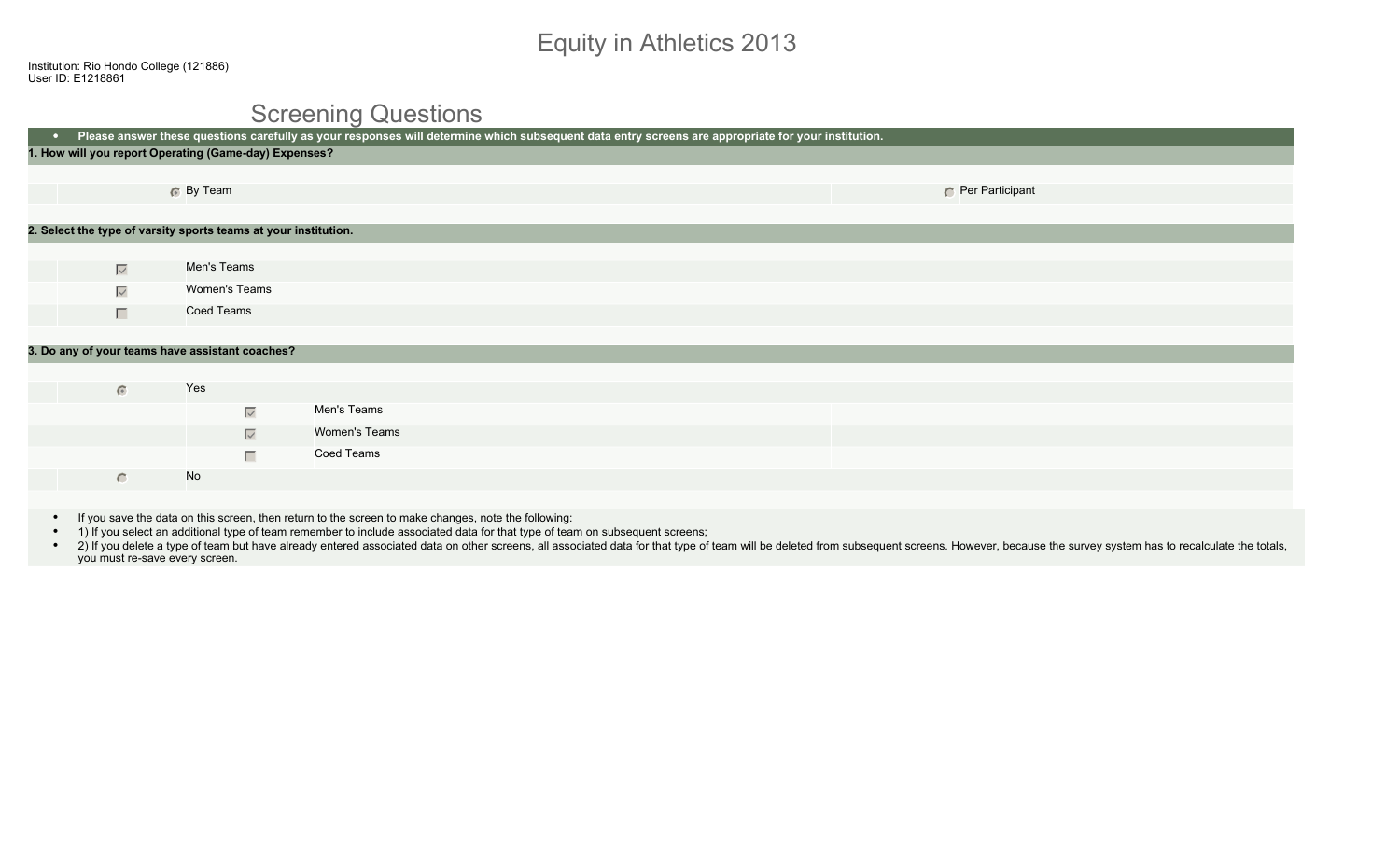#### Sports Selection - Men's and Women's Teams

| Select the varsity sports teams at your institution. |                   |                     |                                                          |                   |                   |
|------------------------------------------------------|-------------------|---------------------|----------------------------------------------------------|-------------------|-------------------|
| <b>Sport</b>                                         | Men's             | <b>Women'sSport</b> |                                                          | Men's             | <b>Women's</b>    |
| Archery                                              | п                 |                     | $\Box$ Badminton                                         | Ш                 | Г                 |
| Baseball                                             | $\overline{\vee}$ |                     | Basketball                                               | $\overline{\vee}$ | $\overline{\vee}$ |
| <b>Beach Volleyball</b>                              |                   |                     | $\Box$ Bowling                                           | Г                 | Г                 |
| <b>Cross Country</b>                                 | $\overline{\vee}$ |                     | $\nabla$ Diving                                          | П                 | П                 |
| Equestrian                                           | Г                 |                     | $\Box$ Fencing                                           | Г                 | $\Box$            |
| Field Hockey                                         |                   |                     | $\Gamma$ Football                                        | П                 |                   |
| Golf                                                 | Г                 |                     | $\Box$ Gymnastics                                        | $\Box$            | Г                 |
| Ice Hockey                                           | Г.                |                     | $\Box$ Lacrosse                                          | П                 | $\Box$            |
| Rifle                                                |                   |                     | $\Gamma$ Rodeo                                           | Г                 | Г                 |
| Rowing                                               | Г                 |                     | Sailing                                                  | П                 | $\Box$            |
| Skiing                                               | Г                 |                     | $\Gamma$ Soccer                                          | $\overline{\vee}$ | $\overline{\vee}$ |
| Softball                                             |                   |                     | $\overline{\vee}$ Squash                                 | П                 | $\Box$            |
| Swimming                                             | $\overline{\vee}$ |                     | $\nabla$ Swimming and Diving (combined)                  | Г                 | Г                 |
| Synchronized Swimming                                |                   |                     | $\Gamma$ Table Tennis                                    | П                 | П                 |
| Team Handball                                        | Г                 |                     | $\Box$ Tennis                                            | Г                 | $\overline{\vee}$ |
| Track and Field (Indoor)                             | Г                 |                     | □ Track and Field (Outdoor)                              | П                 | $\Box$            |
| Track and Field and Cross Country (combined)         |                   |                     | Volleyball                                               | Г                 | $\overline{\vee}$ |
| Water Polo                                           | Г.                |                     | $\nabla$ Weight Lifting                                  | П                 | $\Box$            |
| Wrestling                                            | $\overline{\vee}$ |                     | $\Box$ Other Sports (Specify sports in the caveat box.)* | $\Box$            | Г                 |
| CAVEAT                                               |                   |                     |                                                          |                   |                   |

\* If you indicated in the caveat box that your other sports are Dancing and/or Cheerleading, please also specify in the caveat box that your institution has a letter from the Office for Civil Rights confirming that the OCR and/or Cheerleading are varsity sports at your institution.

- If you save the data on this screen, then return to the screen to make changes, note the following:
- 1) If you select an additional team remember to include associated data for that sport on subsequent screens;
- . 2) If you delete a sport but have already entered associated data on other screens, all associated data for that sport will be deleted from subsequent screens. However, because the survey system has to recalculate the to every screen.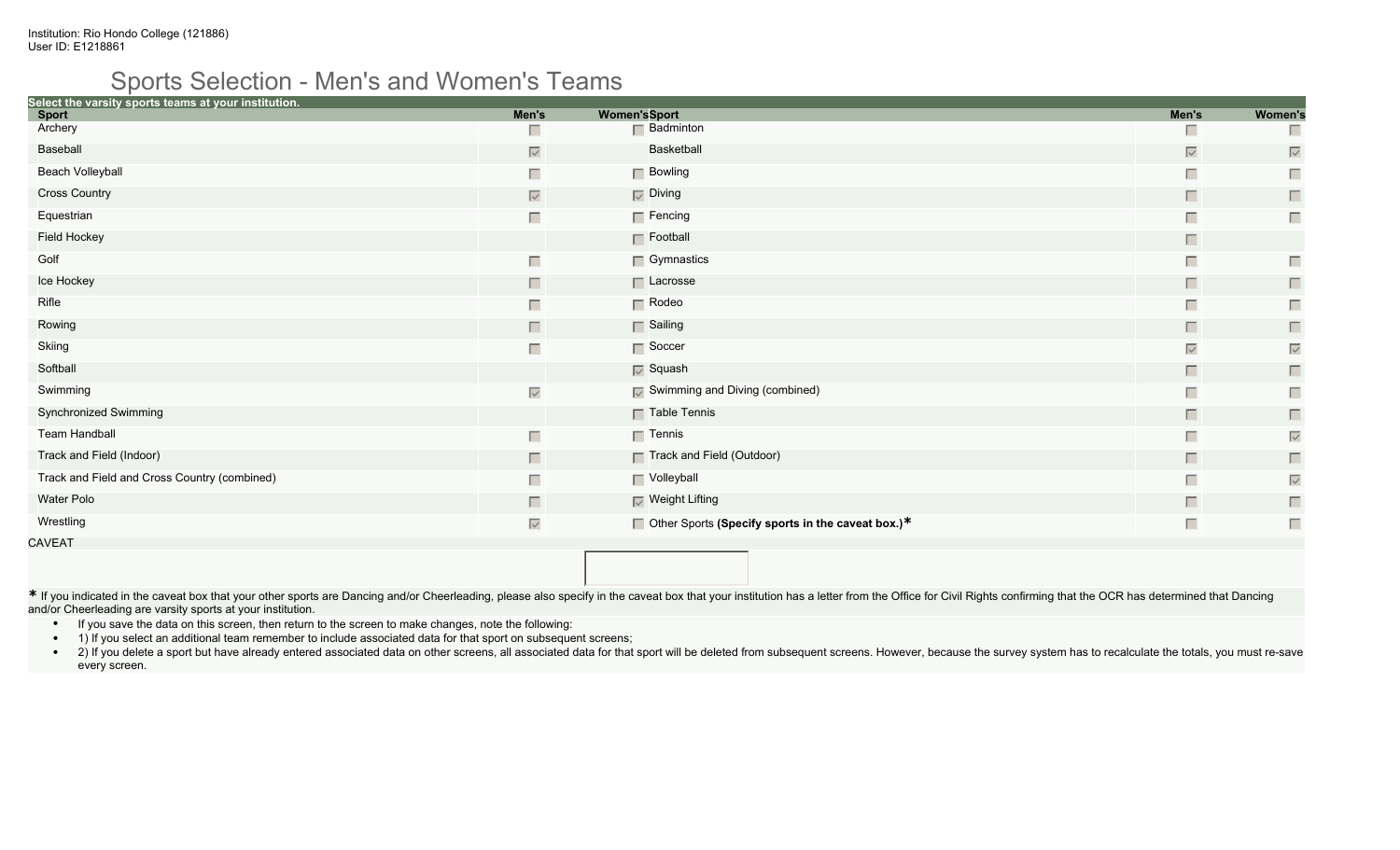#### Athletics Participation - Men's and Women's Teams

| Enter the number of participants as of the day of the first scheduled contest.                                                                                          |                    |                      |
|-------------------------------------------------------------------------------------------------------------------------------------------------------------------------|--------------------|----------------------|
| <b>Varsity Teams</b>                                                                                                                                                    | <b>Men's Teams</b> | <b>Women's Teams</b> |
| Baseball                                                                                                                                                                | 26                 |                      |
| Basketball                                                                                                                                                              | 11                 |                      |
| <b>Cross Country</b>                                                                                                                                                    | 16                 |                      |
| Soccer                                                                                                                                                                  | 27<br> 21          |                      |
| Softball                                                                                                                                                                | 15                 |                      |
| Swimming                                                                                                                                                                | $ 10\rangle$<br>16 |                      |
| Tennis                                                                                                                                                                  |                    |                      |
| Volleyball                                                                                                                                                              | 14                 |                      |
| Water Polo                                                                                                                                                              | 12                 |                      |
| Wrestling                                                                                                                                                               | 18                 |                      |
| Total Participants Men's and Women's Teams                                                                                                                              | 98                 | 90                   |
| <b>Unduplicated Count of Participants</b><br>(This is a head count. If an individual participates on more than one team, count that individual only once on this line.) | 98 <br>88          |                      |
| <b>CAVEAT</b>                                                                                                                                                           |                    |                      |

(For each men's or women's team that includes opposite sex participants, specify the number of male and the number of female students on that team in this caveat box. This does not apply for coed teams. Additionally, provi information here.)

If you save the data on this screen, then return to the screen to make changes, please note you must re-save every screen because the survey system has to recalculate the totals.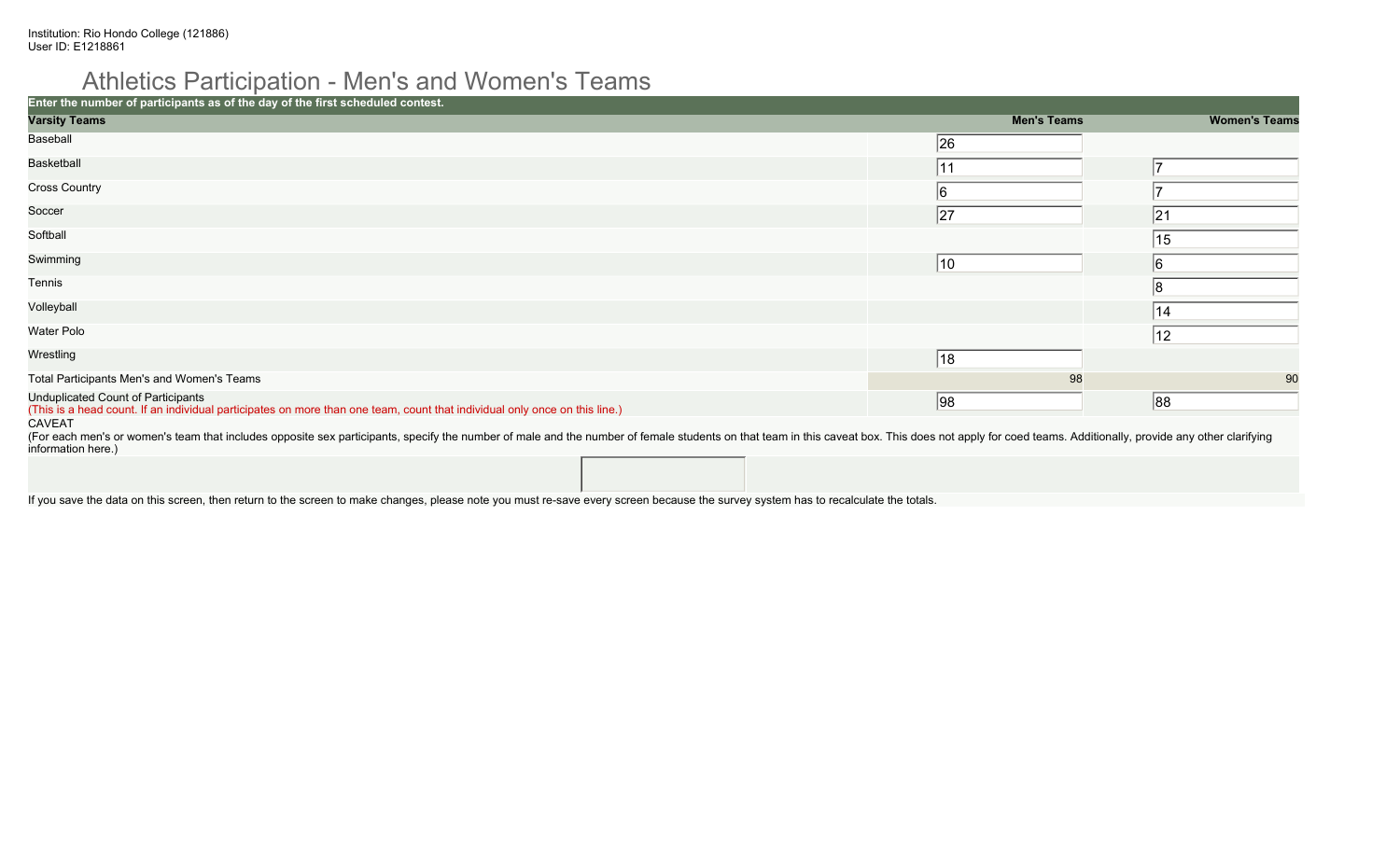#### Head Coaches - Men's Teams

| $\bullet$                      | For each men's team, indicate whether the head coach is male or female, was assigned to the team on a full-time or part-time basis, and whether the coach was employed by the institution on a full-time basis or on a part-ti<br>or volunteer basis, by entering a 1 in the appropriate field.<br>The Swimming and Diving (combined) fields allow up to 2 head coaches. The Track and Field and Cross Country (combined) fields allow up to 3. |                                          |                                   |                                                |                                                 |                                          |                                   |                                                |                          |
|--------------------------------|-------------------------------------------------------------------------------------------------------------------------------------------------------------------------------------------------------------------------------------------------------------------------------------------------------------------------------------------------------------------------------------------------------------------------------------------------|------------------------------------------|-----------------------------------|------------------------------------------------|-------------------------------------------------|------------------------------------------|-----------------------------------|------------------------------------------------|--------------------------|
| $\bullet$                      |                                                                                                                                                                                                                                                                                                                                                                                                                                                 |                                          |                                   |                                                |                                                 |                                          |                                   |                                                |                          |
|                                | <b>Male Head Coaches</b><br><b>Female Head Coaches</b>                                                                                                                                                                                                                                                                                                                                                                                          |                                          |                                   |                                                |                                                 |                                          |                                   |                                                |                          |
| Varsity<br>Teams               | Assigned to Team on a<br>Full-Time Basis                                                                                                                                                                                                                                                                                                                                                                                                        | Assigned to Team on a<br>Part-Time Basis |                                   | Part-Time Institution<br>Employee or Volunteer | Assigned to Team on a<br><b>Full-Time Basis</b> | Assigned to Team on a<br>Part-Time Basis |                                   | Part-Time Institution<br>Employee or Volunteer |                          |
|                                |                                                                                                                                                                                                                                                                                                                                                                                                                                                 |                                          | Full-Time Institution<br>Employee |                                                |                                                 |                                          | Full-Time Institution<br>Employee |                                                | Total<br>Head<br>Coaches |
| Baseball                       |                                                                                                                                                                                                                                                                                                                                                                                                                                                 |                                          |                                   |                                                |                                                 |                                          |                                   |                                                |                          |
| Basketball                     |                                                                                                                                                                                                                                                                                                                                                                                                                                                 |                                          |                                   |                                                |                                                 |                                          |                                   |                                                |                          |
| Cross<br>Country               |                                                                                                                                                                                                                                                                                                                                                                                                                                                 |                                          |                                   |                                                |                                                 |                                          |                                   |                                                |                          |
| Soccer                         |                                                                                                                                                                                                                                                                                                                                                                                                                                                 |                                          |                                   |                                                |                                                 |                                          |                                   |                                                |                          |
| Swimming                       |                                                                                                                                                                                                                                                                                                                                                                                                                                                 |                                          |                                   |                                                |                                                 |                                          |                                   |                                                |                          |
| Wrestling                      |                                                                                                                                                                                                                                                                                                                                                                                                                                                 |                                          |                                   |                                                |                                                 |                                          |                                   |                                                |                          |
| Coaching<br>Position<br>Totals |                                                                                                                                                                                                                                                                                                                                                                                                                                                 |                                          |                                   |                                                |                                                 |                                          |                                   |                                                |                          |
| <b>CAVEAT</b>                  |                                                                                                                                                                                                                                                                                                                                                                                                                                                 |                                          |                                   |                                                |                                                 |                                          |                                   |                                                |                          |
|                                |                                                                                                                                                                                                                                                                                                                                                                                                                                                 |                                          |                                   |                                                |                                                 |                                          |                                   |                                                |                          |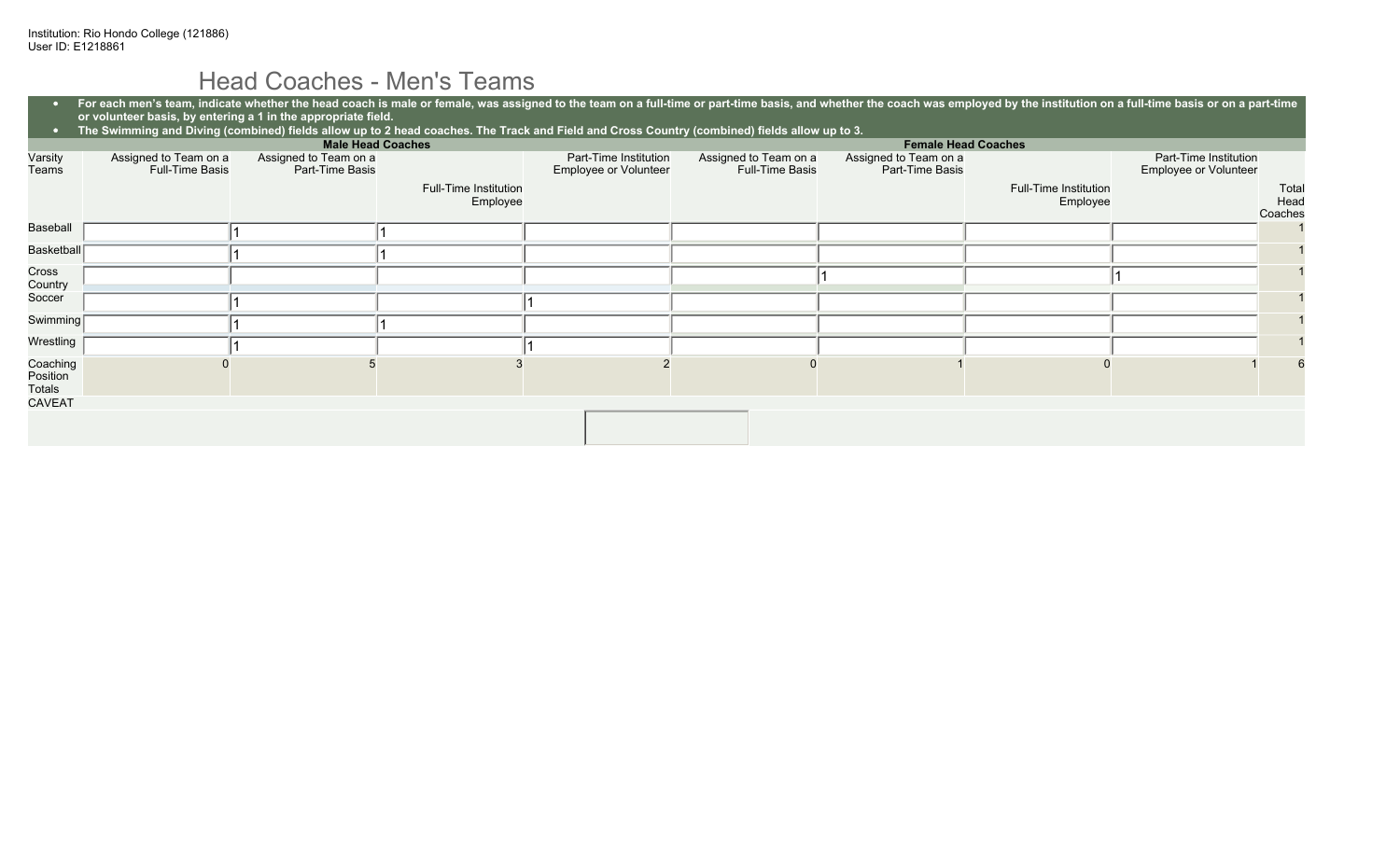### Head Coaches - Women's Teams

|                                |                                                 | <b>Male Head Coaches</b>                 |                                          |                                                |                                          | <b>Female Head Coaches</b>               |                                   |                                                |                          |
|--------------------------------|-------------------------------------------------|------------------------------------------|------------------------------------------|------------------------------------------------|------------------------------------------|------------------------------------------|-----------------------------------|------------------------------------------------|--------------------------|
| Varsity<br>Teams               | Assigned to Team on a<br><b>Full-Time Basis</b> | Assigned to Team on a<br>Part-Time Basis |                                          | Part-Time Institution<br>Employee or Volunteer | Assigned to Team on a<br>Full-Time Basis | Assigned to Team on a<br>Part-Time Basis |                                   | Part-Time Institution<br>Employee or Volunteer |                          |
|                                |                                                 |                                          | <b>Full-Time Institution</b><br>Employee |                                                |                                          |                                          | Full-Time Institution<br>Employee |                                                | Total<br>Head<br>Coaches |
| Basketball                     |                                                 |                                          |                                          |                                                |                                          |                                          |                                   |                                                |                          |
| Cross<br>Country               |                                                 |                                          |                                          |                                                |                                          |                                          |                                   |                                                |                          |
| Soccer                         |                                                 |                                          |                                          |                                                |                                          |                                          |                                   |                                                |                          |
| Softball                       |                                                 |                                          |                                          |                                                |                                          |                                          |                                   |                                                |                          |
| Swimming <sup>[</sup>          |                                                 |                                          |                                          |                                                |                                          |                                          |                                   |                                                |                          |
| Tennis                         |                                                 |                                          |                                          |                                                |                                          |                                          |                                   |                                                |                          |
| Volleyball                     |                                                 |                                          |                                          |                                                |                                          |                                          |                                   |                                                |                          |
| Water<br>Polo                  |                                                 |                                          |                                          |                                                |                                          |                                          |                                   |                                                |                          |
| Coaching<br>Position<br>Totals |                                                 |                                          |                                          |                                                |                                          |                                          |                                   |                                                |                          |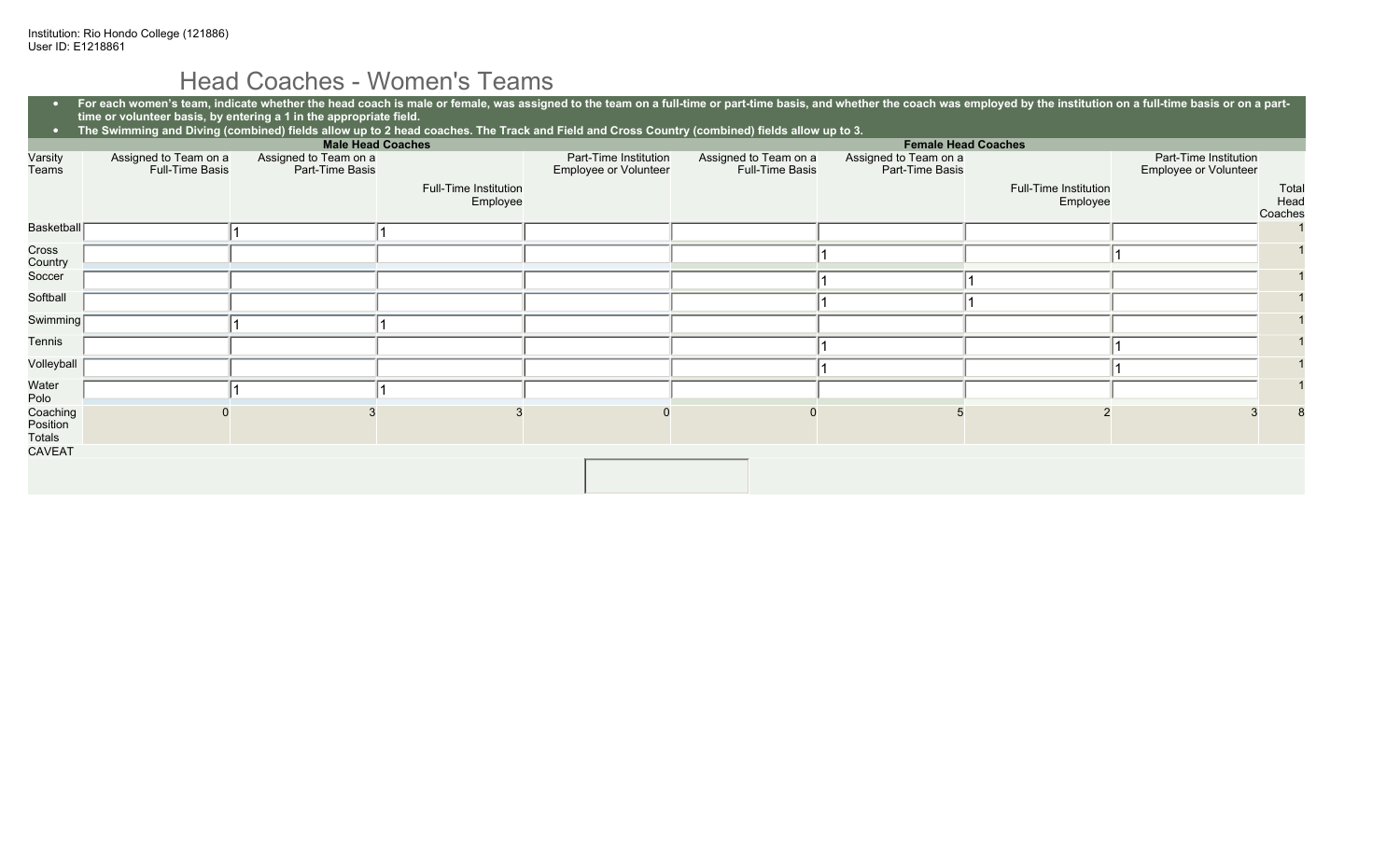# Head Coaches' Salaries - Men's and Women's Teams

| Enter only salaries and bonuses that your institution pays head coaches as compensation for coaching. Do not include benefits on this screen.<br>Do not include volunteer coaches in calculating the average salary and the Full-Time Equivalent (FTE) Total.<br>For help calculating the FTE total click on the "Need help? Click here for screen instructions" link on this screen. |                    |                      |
|---------------------------------------------------------------------------------------------------------------------------------------------------------------------------------------------------------------------------------------------------------------------------------------------------------------------------------------------------------------------------------------|--------------------|----------------------|
|                                                                                                                                                                                                                                                                                                                                                                                       | <b>Men's Teams</b> | <b>Women's Teams</b> |
| Average Annual Institutional Salary per Head Coach (for coaching duties only)                                                                                                                                                                                                                                                                                                         | 18,477             | 18,420               |
| Number of Head Coaches Used to Calculate the Average                                                                                                                                                                                                                                                                                                                                  |                    |                      |
| Number of Volunteer Head Coaches (Do not include these coaches in your salary or FTE calculations.)                                                                                                                                                                                                                                                                                   |                    |                      |
| Average Annual Institutional Salary per Full-time equivalent (FTE)                                                                                                                                                                                                                                                                                                                    | 33,595             | 41,162               |
| Sum of Full-Time Equivalent (FTE) Positions Used to Calculate the Average                                                                                                                                                                                                                                                                                                             | 3.30               | 3.58                 |
| <b>CAVEAT</b>                                                                                                                                                                                                                                                                                                                                                                         |                    |                      |
|                                                                                                                                                                                                                                                                                                                                                                                       |                    |                      |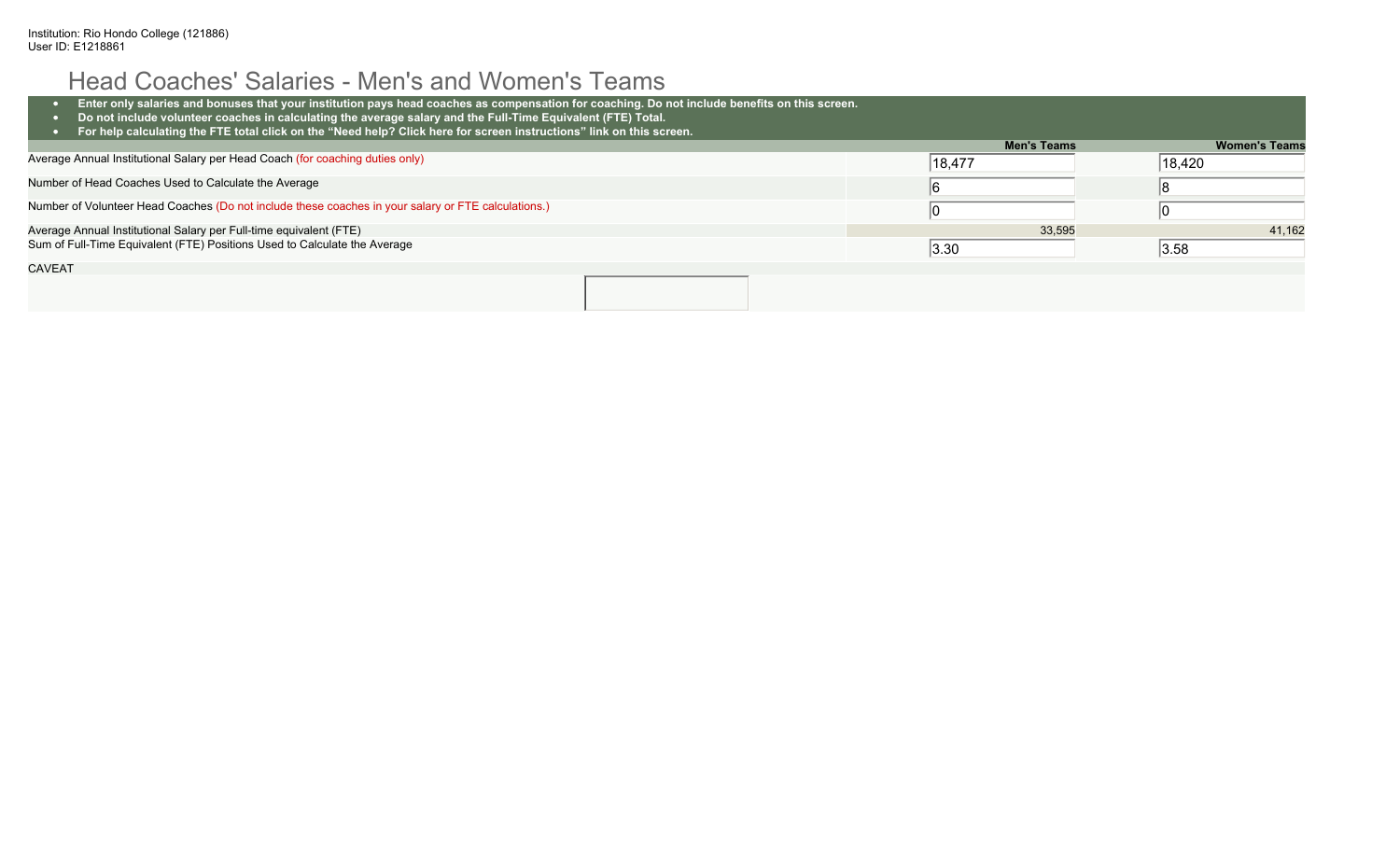# Assistant Coaches - Men's Teams

|                                |                                                 | time or volunteer basis, by entering a 1 in the appropriate field. |                                   |                                                       |                                                 | For each men's team, indicate whether the assistant coach is male or female, was assigned to the team on a full-time or part-time basis, and whether the coach was employed by the institution on a full-time basis or on a pa |                                   |                                                |                               |    |
|--------------------------------|-------------------------------------------------|--------------------------------------------------------------------|-----------------------------------|-------------------------------------------------------|-------------------------------------------------|--------------------------------------------------------------------------------------------------------------------------------------------------------------------------------------------------------------------------------|-----------------------------------|------------------------------------------------|-------------------------------|----|
|                                |                                                 | <b>Male Assistant Coaches</b>                                      |                                   |                                                       |                                                 | <b>Female Assistant Coaches</b>                                                                                                                                                                                                |                                   |                                                |                               |    |
| Varsity<br>Teams               | Assigned to Team on a<br><b>Full-Time Basis</b> | Assigned to Team on a<br>Part-Time Basis                           |                                   | Part-Time Institution<br><b>Employee or Volunteer</b> | Assigned to Team on a<br><b>Full-Time Basis</b> | Assigned to Team on a<br>Part-Time Basis                                                                                                                                                                                       |                                   | Part-Time Institution<br>Employee or Volunteer |                               |    |
|                                |                                                 |                                                                    | Full-Time Institution<br>Employee |                                                       |                                                 |                                                                                                                                                                                                                                | Full-Time Institution<br>Employee |                                                | Total<br>Assistant<br>Coaches |    |
| Baseball                       |                                                 | Ι3                                                                 |                                   |                                                       |                                                 |                                                                                                                                                                                                                                |                                   |                                                |                               |    |
| Basketball                     |                                                 |                                                                    |                                   |                                                       |                                                 |                                                                                                                                                                                                                                |                                   |                                                |                               |    |
| Cross<br>Country               |                                                 |                                                                    |                                   |                                                       |                                                 |                                                                                                                                                                                                                                |                                   |                                                |                               |    |
| Soccer                         |                                                 |                                                                    |                                   |                                                       |                                                 |                                                                                                                                                                                                                                |                                   |                                                |                               |    |
| Swimming                       |                                                 |                                                                    |                                   |                                                       |                                                 |                                                                                                                                                                                                                                |                                   |                                                |                               |    |
| Wrestling /                    |                                                 |                                                                    |                                   |                                                       |                                                 |                                                                                                                                                                                                                                |                                   |                                                |                               |    |
| Coaching<br>Position<br>Totals |                                                 | 15                                                                 |                                   | 15                                                    |                                                 |                                                                                                                                                                                                                                |                                   |                                                |                               | 15 |
| <b>CAVEAT</b>                  |                                                 |                                                                    |                                   |                                                       |                                                 |                                                                                                                                                                                                                                |                                   |                                                |                               |    |
|                                |                                                 |                                                                    |                                   |                                                       |                                                 |                                                                                                                                                                                                                                |                                   |                                                |                               |    |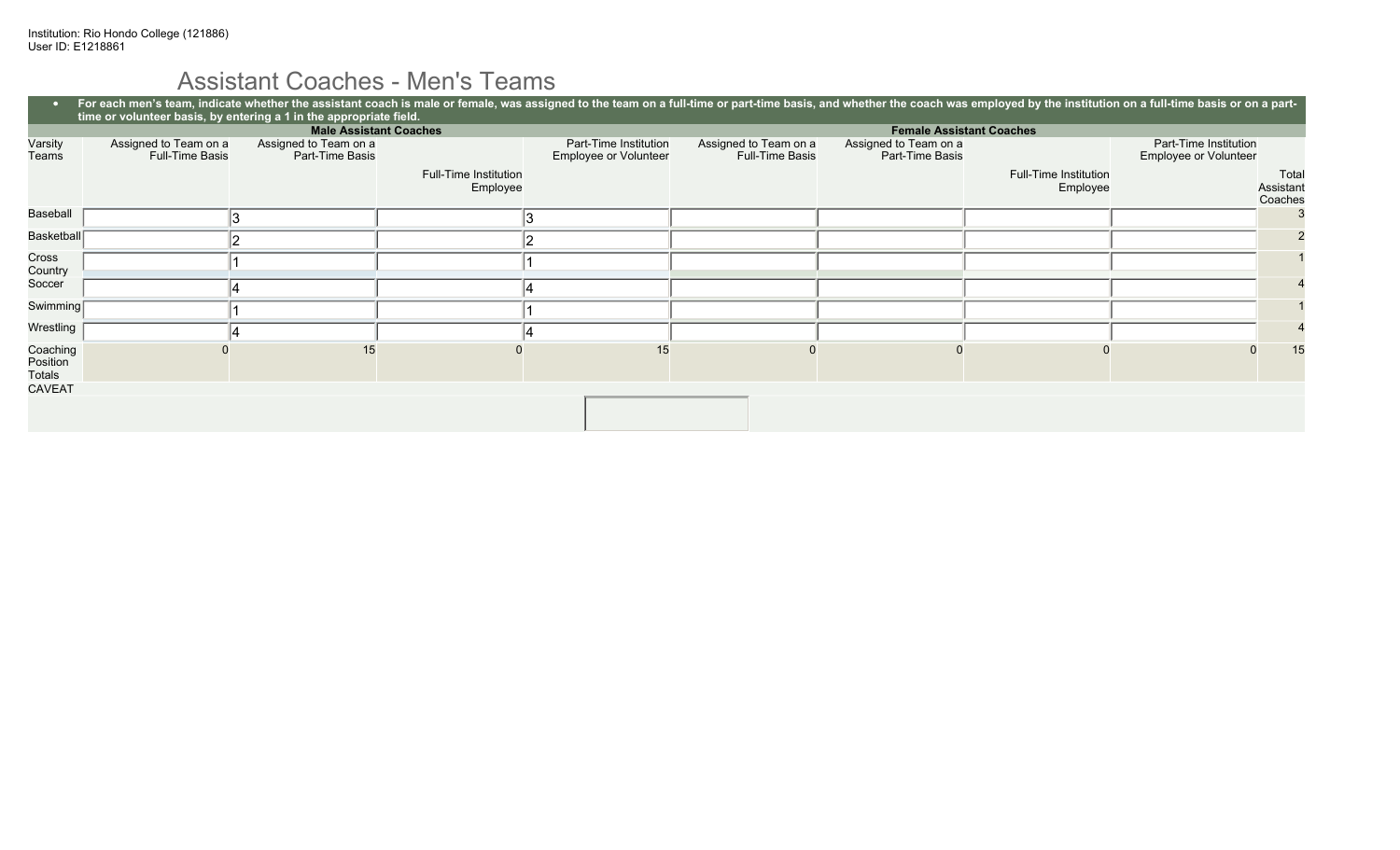# Assistant Coaches - Women's Teams

|                                       | For each women's team, indicate whether the assistant coach is male or female, was assigned to the team on a full-time or part-time basis, and whether the coach was employed by the institution on a full-time basis or on a<br>part-time or volunteer basis, by entering a 1 in the appropriate field. |                                          |                                   |                                                |                                                 |                                          |                                   |                                                |                               |
|---------------------------------------|----------------------------------------------------------------------------------------------------------------------------------------------------------------------------------------------------------------------------------------------------------------------------------------------------------|------------------------------------------|-----------------------------------|------------------------------------------------|-------------------------------------------------|------------------------------------------|-----------------------------------|------------------------------------------------|-------------------------------|
|                                       |                                                                                                                                                                                                                                                                                                          |                                          | <b>Male Assistant Coaches</b>     |                                                |                                                 |                                          | <b>Female Assistant Coaches</b>   |                                                |                               |
| Varsity<br>Teams                      | Assigned to Team on a<br>Full-Time Basis                                                                                                                                                                                                                                                                 | Assigned to Team on a<br>Part-Time Basis |                                   | Part-Time Institution<br>Employee or Volunteer | Assigned to Team on a<br><b>Full-Time Basis</b> | Assigned to Team on a<br>Part-Time Basis |                                   | Part-Time Institution<br>Employee or Volunteer |                               |
|                                       |                                                                                                                                                                                                                                                                                                          |                                          | Full-Time Institution<br>Employee |                                                |                                                 |                                          | Full-Time Institution<br>Employee |                                                | Total<br>Assistant<br>Coaches |
| Basketball                            |                                                                                                                                                                                                                                                                                                          |                                          |                                   |                                                |                                                 |                                          |                                   |                                                |                               |
| Cross<br>Country                      |                                                                                                                                                                                                                                                                                                          |                                          |                                   |                                                |                                                 |                                          |                                   |                                                |                               |
| Soccer                                |                                                                                                                                                                                                                                                                                                          |                                          |                                   |                                                |                                                 |                                          |                                   |                                                |                               |
| Softball                              |                                                                                                                                                                                                                                                                                                          |                                          |                                   |                                                |                                                 |                                          |                                   |                                                |                               |
| Swimming <sup>[</sup>                 |                                                                                                                                                                                                                                                                                                          |                                          |                                   |                                                |                                                 |                                          |                                   |                                                |                               |
| Tennis                                |                                                                                                                                                                                                                                                                                                          |                                          |                                   |                                                |                                                 |                                          |                                   |                                                |                               |
| Volleyball                            |                                                                                                                                                                                                                                                                                                          |                                          |                                   |                                                |                                                 |                                          |                                   |                                                |                               |
| Water<br>Polo                         |                                                                                                                                                                                                                                                                                                          |                                          |                                   |                                                |                                                 |                                          |                                   |                                                |                               |
| Coaching<br>Position<br><b>Totals</b> |                                                                                                                                                                                                                                                                                                          |                                          |                                   |                                                |                                                 |                                          |                                   |                                                | 15                            |
| <b>CAVEAT</b>                         |                                                                                                                                                                                                                                                                                                          |                                          |                                   |                                                |                                                 |                                          |                                   |                                                |                               |
|                                       |                                                                                                                                                                                                                                                                                                          |                                          |                                   |                                                |                                                 |                                          |                                   |                                                |                               |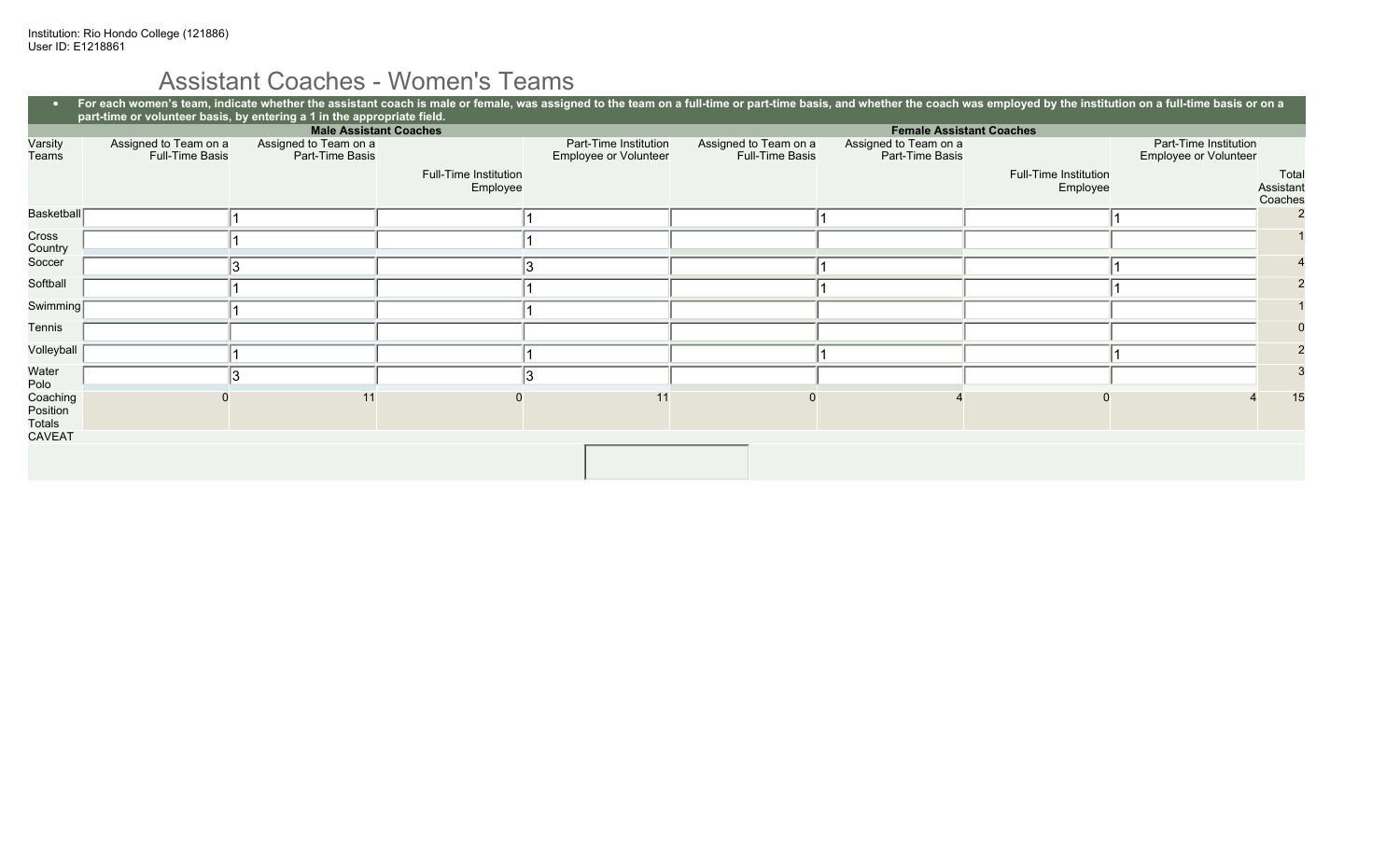#### Assistant Coaches' Salaries - Men's and Women's Teams

| Enter only salaries and bonuses that your institution pays assistant coaches as compensation for coaching. Do not include benefits on this screen.<br>Do not include volunteer coaches in calculating the average salary and the Full-Time Equivalent (FTE) Total. |                    |                      |
|--------------------------------------------------------------------------------------------------------------------------------------------------------------------------------------------------------------------------------------------------------------------|--------------------|----------------------|
| For help calculating the FTE total click on the "Need help? Click here for screen instructions" link on this screen.                                                                                                                                               |                    |                      |
|                                                                                                                                                                                                                                                                    | <b>Men's Teams</b> | <b>Women's Teams</b> |
| Average Annual Institutional Salary per Assistant Coach (for coaching duties only)                                                                                                                                                                                 | 3,000              | 3,500                |
| Number of Assistant Coaches Used to Calculate the Average                                                                                                                                                                                                          | 15                 | 15                   |
| Number of Volunteer Assistant Coaches. (Do not include these coaches in your salary or FTE calculations.)                                                                                                                                                          |                    |                      |
| Average Annual Institutional Salary per Full-time equivalent (FTE)                                                                                                                                                                                                 | 37,500             | 37.500               |
| Sum of Full-Time Equivalent (FTE) Positions Used to Calculate the Average                                                                                                                                                                                          | $\P$ 1.20          | $\P$ 1.40            |
| <b>CAVEAT</b>                                                                                                                                                                                                                                                      |                    |                      |
|                                                                                                                                                                                                                                                                    |                    |                      |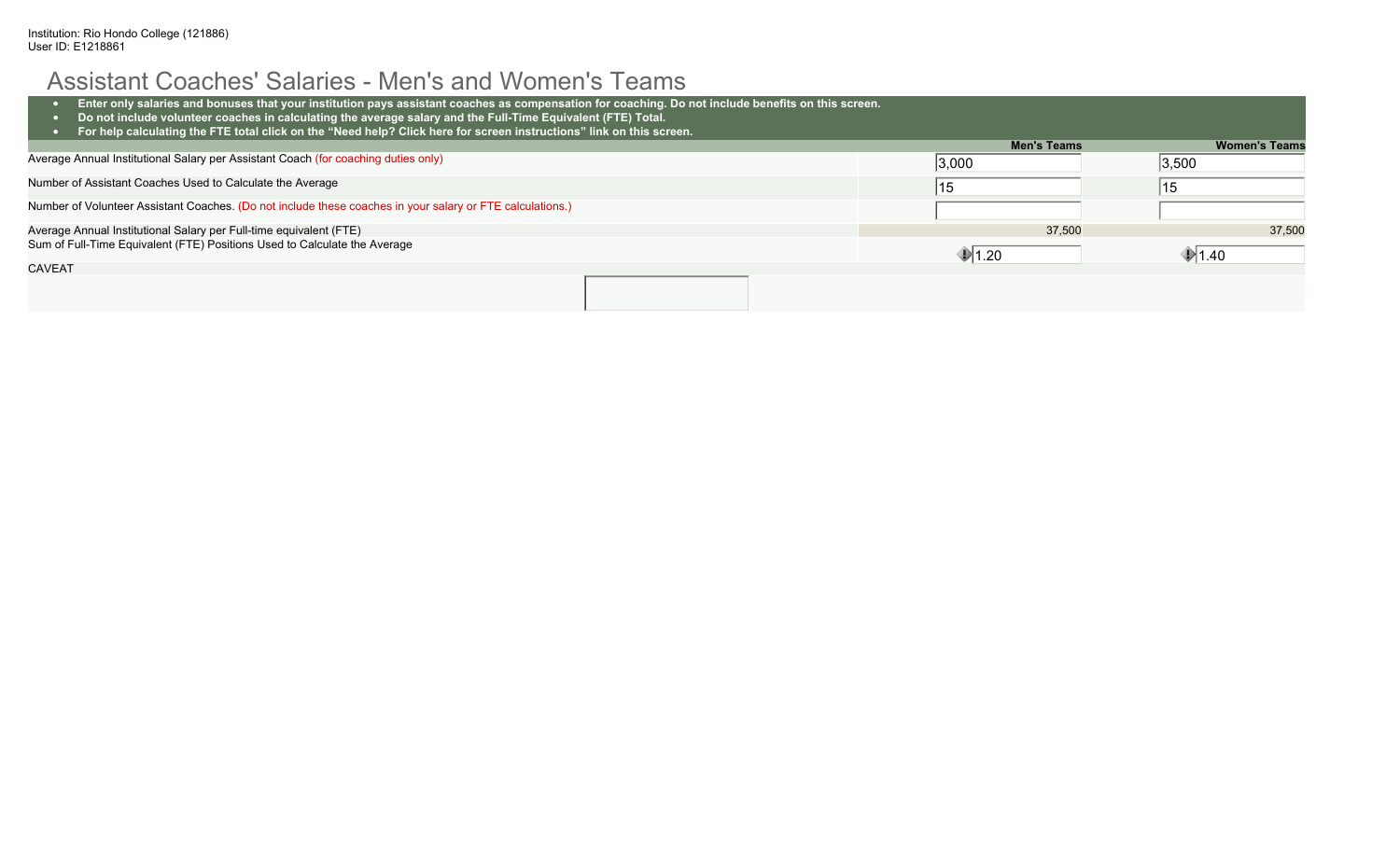#### Athletically Related Student Aid - Men's and Women's

Teams

|                 | Athletically related student aid is any scholarship, grant, or other form of financial assistance, offered by an institution, the terms of which require the recipient to participate in a program of intercollegiate athletic<br>∣ institution. Other student aid, of which a student-athlete simply happens to be the recipient, is not athletically related student aid. If <u>you do not have any aid to report, enter a 0.</u> |                      |              |
|-----------------|-------------------------------------------------------------------------------------------------------------------------------------------------------------------------------------------------------------------------------------------------------------------------------------------------------------------------------------------------------------------------------------------------------------------------------------|----------------------|--------------|
|                 | <b>Men's Teams</b>                                                                                                                                                                                                                                                                                                                                                                                                                  | <b>Women's Teams</b> | <b>Total</b> |
| Amount of Aid   |                                                                                                                                                                                                                                                                                                                                                                                                                                     |                      |              |
| Ratio (percent) |                                                                                                                                                                                                                                                                                                                                                                                                                                     |                      | 100%         |
| <b>CAVEAT</b>   |                                                                                                                                                                                                                                                                                                                                                                                                                                     |                      |              |
|                 |                                                                                                                                                                                                                                                                                                                                                                                                                                     |                      |              |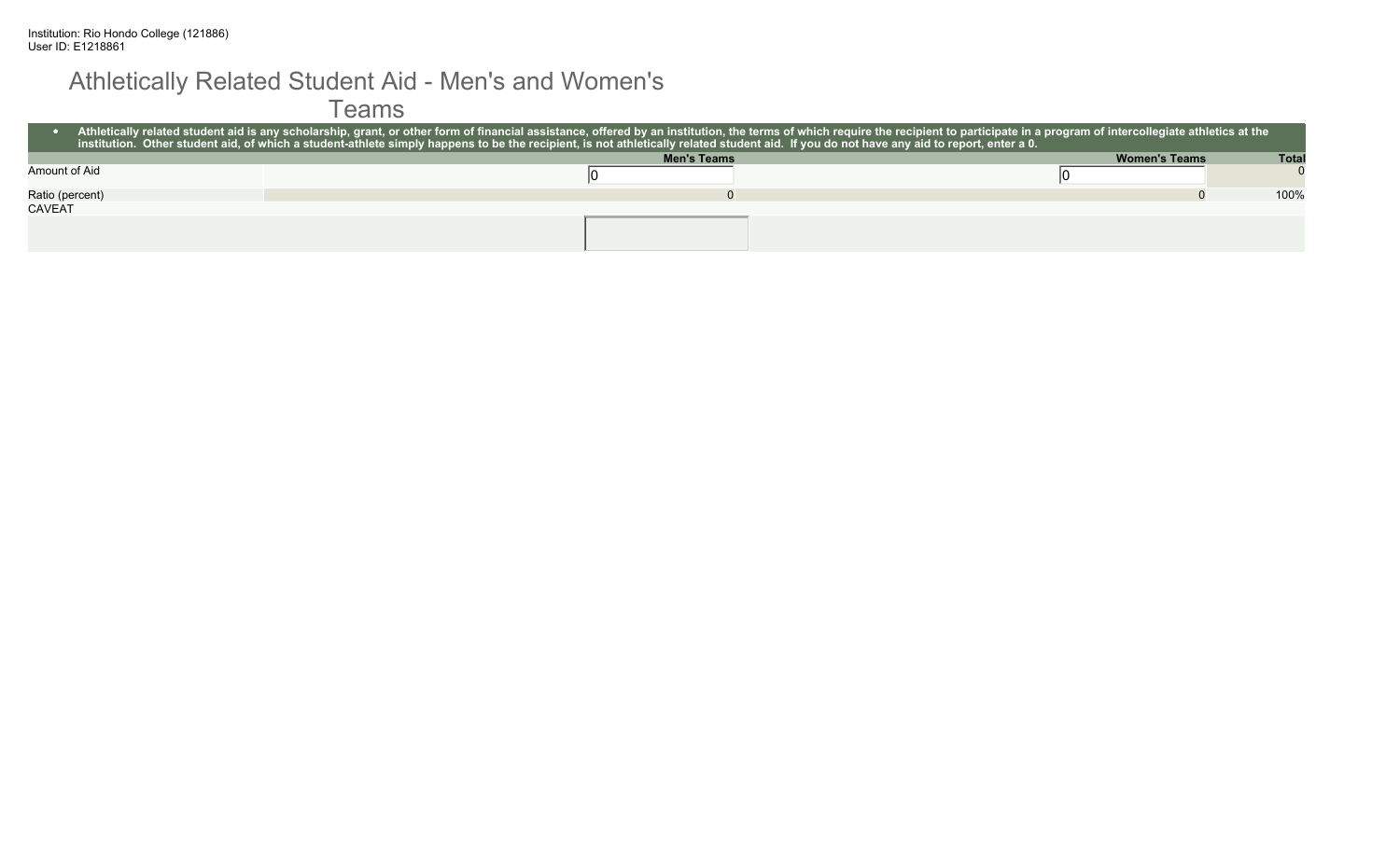# Recruiting Expenses - Men's and Women's Teams

|               | Recruiting expenses are all expenses an institution incurs attributable to recruiting activities. This includes, but is not limited to, expenses for lodging, meals, telephone use, and transportation (including vehicles use<br>recruiting purposes) for both recruits and personnel engaged in recruiting, and other expenses for official and unofficial visits, and all other expenses related to recruiting. If you do not have any recruiting expenses to<br>enter a 0. |                                      |
|---------------|--------------------------------------------------------------------------------------------------------------------------------------------------------------------------------------------------------------------------------------------------------------------------------------------------------------------------------------------------------------------------------------------------------------------------------------------------------------------------------|--------------------------------------|
|               | <b>Men's Teams</b>                                                                                                                                                                                                                                                                                                                                                                                                                                                             | <b>Total</b><br><b>Women's Teams</b> |
| Total         |                                                                                                                                                                                                                                                                                                                                                                                                                                                                                |                                      |
| <b>CAVEAT</b> |                                                                                                                                                                                                                                                                                                                                                                                                                                                                                |                                      |
|               |                                                                                                                                                                                                                                                                                                                                                                                                                                                                                |                                      |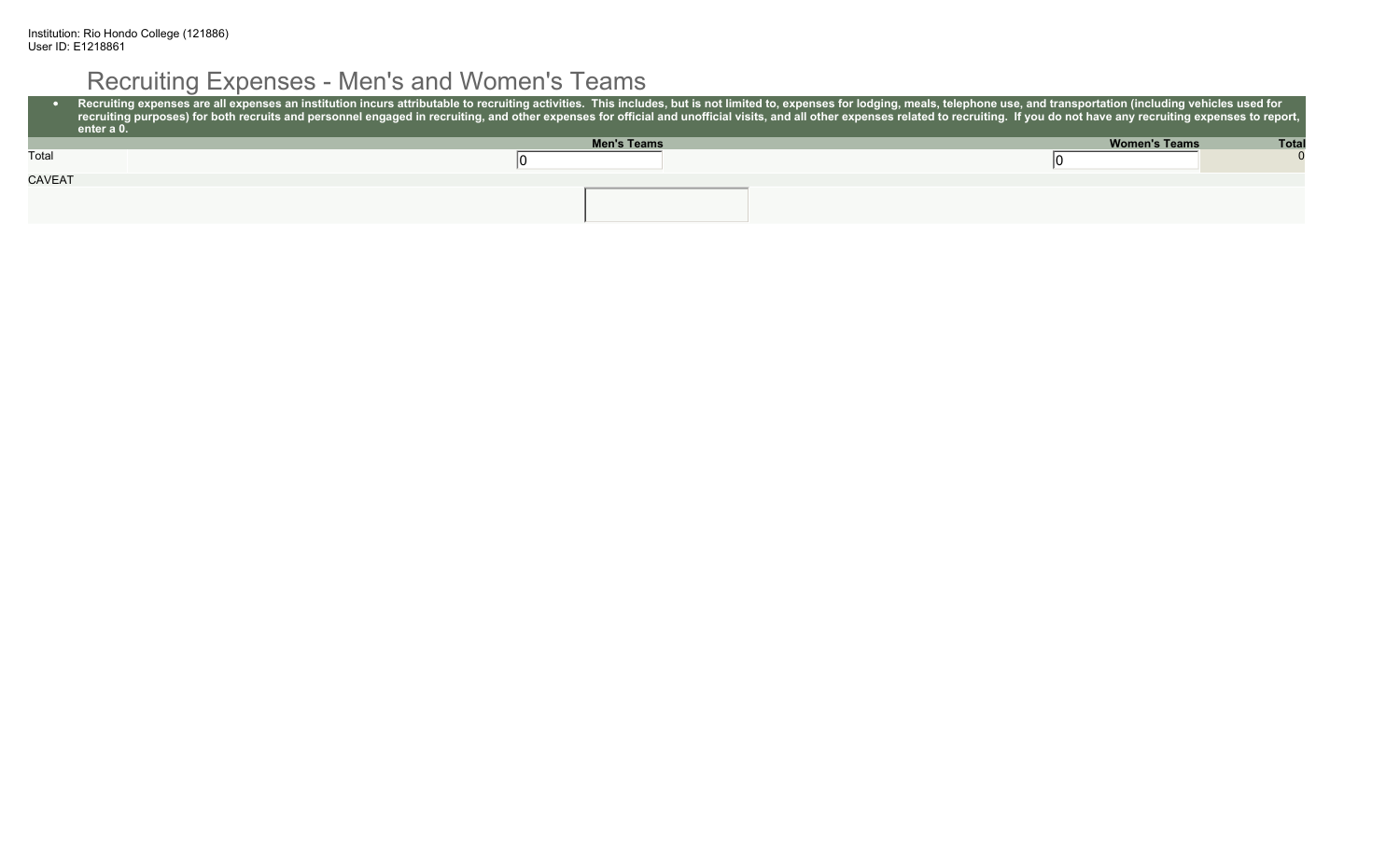#### Operating (Game-Day) Expenses - Men's and Women's Teams by Team

• Operating expenses are all expenses an institution incurs attributable to home, away, and neutral-site intercollegiate athletic contests (commonly known as "game-day expenses"), for (A) Lodging, meals, transportation, **uniforms, and equipment for coaches, team members, support staff (including, but not limited to team managers and trainers), and others; and (B) Officials.**

|                                                            |                     |                                                     | For a sport with a men's team and a women's team that have a combined budget, click on the "Need help? Click here for screen instructions" link for special instructions. |                     |                                                     |                |                        |
|------------------------------------------------------------|---------------------|-----------------------------------------------------|---------------------------------------------------------------------------------------------------------------------------------------------------------------------------|---------------------|-----------------------------------------------------|----------------|------------------------|
|                                                            | <b>Participants</b> | <b>Men's Teams</b>                                  | By Team                                                                                                                                                                   | <b>Participants</b> | <b>Women's Teams</b>                                | <b>By Team</b> | <b>Total Operating</b> |
| <b>Varsity Teams</b>                                       |                     | <b>Operating Expenses per</b><br><b>Participant</b> |                                                                                                                                                                           |                     | <b>Operating Expenses per</b><br><b>Participant</b> |                | <b>Expenses</b>        |
| Basketball                                                 | 11                  | 773                                                 | 8,500                                                                                                                                                                     |                     | 1,000                                               | 7,000          | 15,500                 |
| Baseball                                                   | 26                  | 538                                                 | 14,000                                                                                                                                                                    |                     |                                                     |                | 14,000                 |
| <b>Cross Country</b>                                       | 6                   | 667                                                 | 4,000                                                                                                                                                                     |                     | 671                                                 | 4,700          | 8,700                  |
| Soccer                                                     | 27                  | 259                                                 | 7,000                                                                                                                                                                     | 21                  | 340                                                 | 7,150          | 14,150                 |
| Softball                                                   |                     |                                                     |                                                                                                                                                                           | 15                  | 600                                                 | 9,000          | 9,000                  |
| Swimming                                                   | 10                  | 320                                                 | 3,200                                                                                                                                                                     |                     | 533                                                 | 3,200          | 6,400                  |
| Tennis                                                     |                     |                                                     |                                                                                                                                                                           |                     | 319                                                 | 2,550          | 2,550                  |
| Volleyball                                                 |                     |                                                     |                                                                                                                                                                           | 14                  | 386                                                 | 5,400          | 5,400                  |
| <b>Water Polo</b>                                          |                     |                                                     |                                                                                                                                                                           | 12                  | 367                                                 | 4,400          | 4,400                  |
| Wrestling                                                  | 18                  | 417                                                 | 7,500                                                                                                                                                                     |                     |                                                     |                | 7,500                  |
| Total Operating Expenses Men's and<br><b>Women's Teams</b> | 98                  |                                                     | 44,200                                                                                                                                                                    | 90                  |                                                     | 43,400         | 87,600                 |
| <b>CAVEAT</b>                                              |                     |                                                     |                                                                                                                                                                           |                     |                                                     |                |                        |
|                                                            |                     |                                                     |                                                                                                                                                                           |                     |                                                     |                |                        |

**Note: This screen is for game-day expenses only.**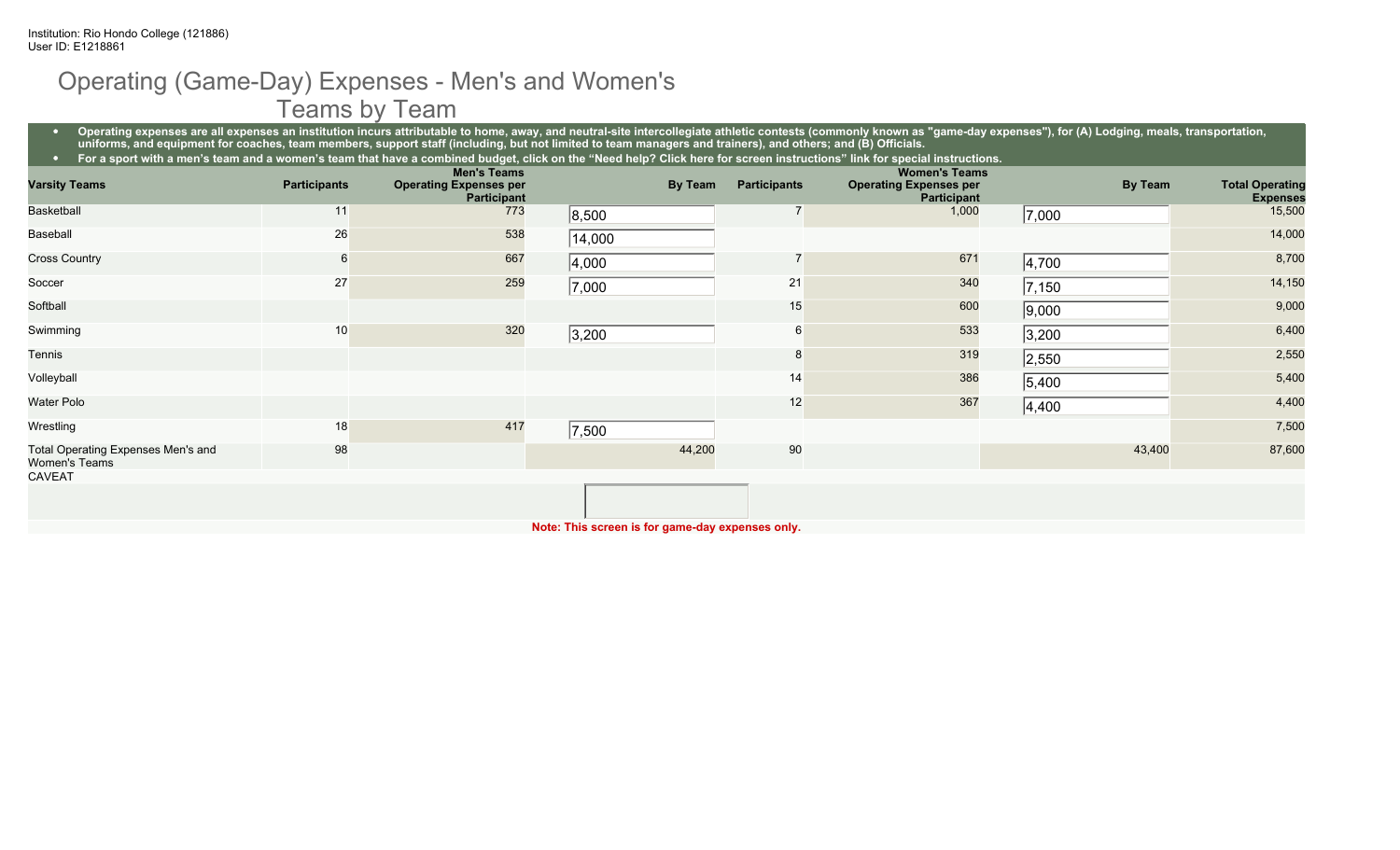# Total Expenses - Men's and Women's Teams

| Enter all expenses attributable to intercollegiate athletic activities. This includes appearance guarantees and options, athletically related student aid, contract services, equipment, fundraising activities, operating exp<br>promotional activities, recruiting expenses, salaries and benefits, supplies, travel, and any other expenses attributable to intercollegiate athletic activities. |                    |                      |              |  |  |  |  |  |
|-----------------------------------------------------------------------------------------------------------------------------------------------------------------------------------------------------------------------------------------------------------------------------------------------------------------------------------------------------------------------------------------------------|--------------------|----------------------|--------------|--|--|--|--|--|
| <b>Varsity Teams</b>                                                                                                                                                                                                                                                                                                                                                                                | <b>Men's Teams</b> | <b>Women's Teams</b> | <b>Total</b> |  |  |  |  |  |
| Basketball                                                                                                                                                                                                                                                                                                                                                                                          | 36,519             | 34,552               | 71,071       |  |  |  |  |  |
| Baseball                                                                                                                                                                                                                                                                                                                                                                                            | 59,231             |                      | 59,231       |  |  |  |  |  |
| <b>Cross Country</b>                                                                                                                                                                                                                                                                                                                                                                                | 23, 149            | 23, 149              | 46,298       |  |  |  |  |  |
| Soccer                                                                                                                                                                                                                                                                                                                                                                                              | 25,935             | 50,388               | 76,323       |  |  |  |  |  |
| Softball                                                                                                                                                                                                                                                                                                                                                                                            |                    | 32,446               | 32,446       |  |  |  |  |  |
| Swimming                                                                                                                                                                                                                                                                                                                                                                                            | 27,398             | 27,398               | 54,796       |  |  |  |  |  |
| Tennis                                                                                                                                                                                                                                                                                                                                                                                              |                    | 18,478               | 18,478       |  |  |  |  |  |
| Volleyball                                                                                                                                                                                                                                                                                                                                                                                          |                    | 31,328               | 31,328       |  |  |  |  |  |
| Water Polo                                                                                                                                                                                                                                                                                                                                                                                          |                    | 34,271               | 34,271       |  |  |  |  |  |
| Wrestling                                                                                                                                                                                                                                                                                                                                                                                           | 27,970             |                      | 27,970       |  |  |  |  |  |
| Total Expenses of all Sports, Except Football and Basketball, Combined                                                                                                                                                                                                                                                                                                                              | 163,683            | 217,458              | 381,141      |  |  |  |  |  |
| Total Expenses Men's and Women's Teams                                                                                                                                                                                                                                                                                                                                                              | 200,202            | 252,010              | 452,212      |  |  |  |  |  |
| Not Allocated by Gender/Sport (Expenses not attributable to a particular sport or sports)                                                                                                                                                                                                                                                                                                           |                    |                      | 283,573      |  |  |  |  |  |
| <b>Grand Total Expenses</b>                                                                                                                                                                                                                                                                                                                                                                         |                    |                      | 735,785      |  |  |  |  |  |
| <b>CAVEAT</b>                                                                                                                                                                                                                                                                                                                                                                                       |                    |                      |              |  |  |  |  |  |
|                                                                                                                                                                                                                                                                                                                                                                                                     |                    |                      |              |  |  |  |  |  |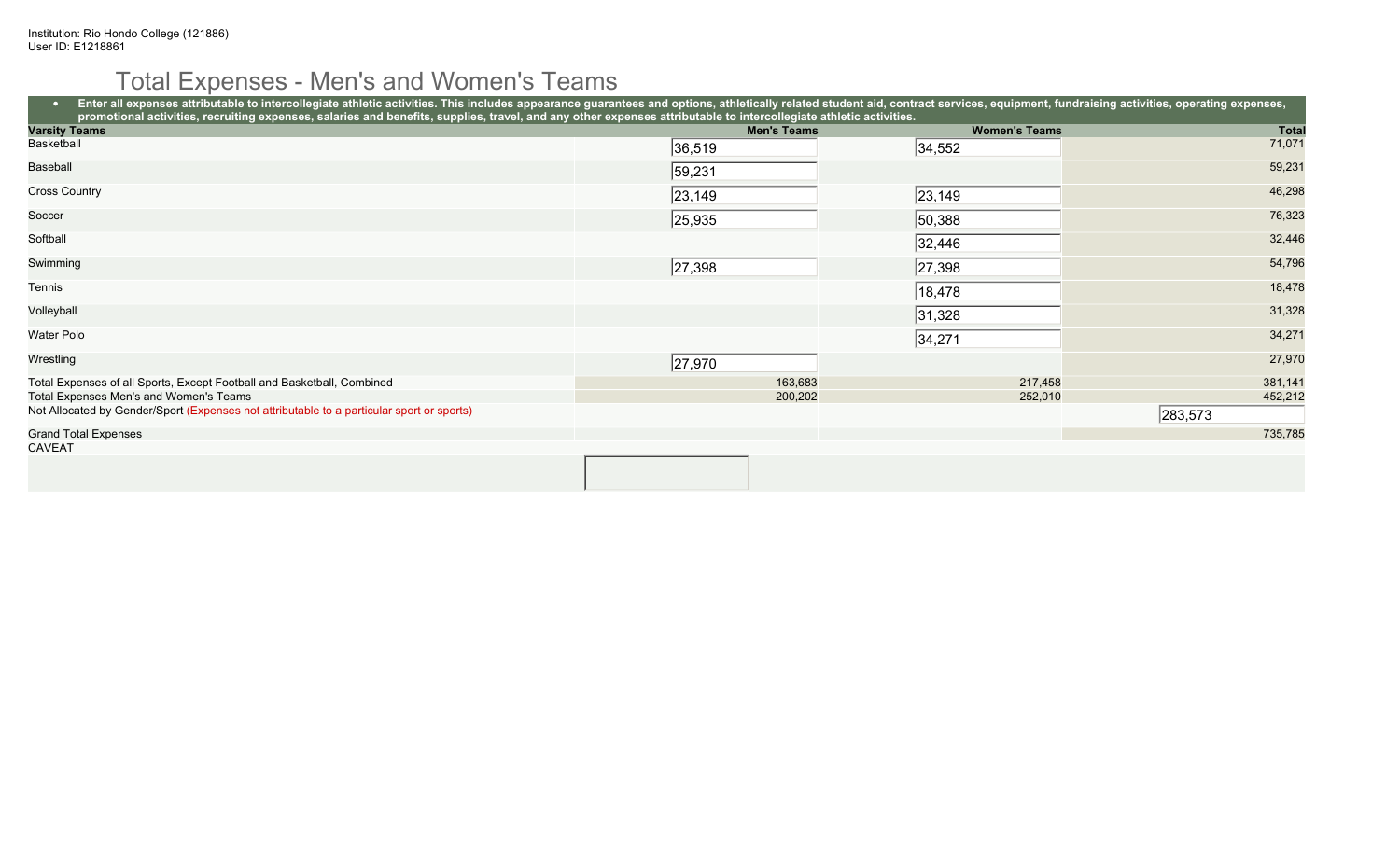#### Total Revenues - Men's and Women's Teams

#### • **Your total revenues must cover your total expenses.**

● Enter all revenues attributable to intercollegiate athletic activities. This includes revenues from appearance guarantees and options, an athletic conference, tournament or bowl games, concessions, contributions from a and others, institutional support, program advertising and sales, radio and television, royalties, signage and other sponsorships, sport camps, state or other government support, student activity fees, ticket and luxury bo **sales, and any other revenues attributable to intercollegiate athletic activities.**

| <b>Varsity Teams</b>                                                                      | <b>Men's Teams</b> | <b>Women's Teams</b> | <b>Total</b> |
|-------------------------------------------------------------------------------------------|--------------------|----------------------|--------------|
| Basketball                                                                                | 36,519             | 34,552               | 71,071       |
| Baseball                                                                                  | 59,231             |                      | 59,231       |
| Cross Country                                                                             | 23, 149            | 23, 149              | 46,298       |
| Soccer                                                                                    | 25,935             | 50,388               | 76,323       |
| Softball                                                                                  |                    | 32,446               | 32,446       |
| Swimming                                                                                  | 27,398             | 27,398               | 54,796       |
| Tennis                                                                                    |                    | 18,478               | 18,478       |
| Volleyball                                                                                |                    | 31,328               | 31,328       |
| Water Polo                                                                                |                    | 34,271               | 34,271       |
| Wrestling                                                                                 | 27,970             |                      | 27,970       |
| Total Revenues of all Sports, Except Football and Basketball, Combined                    | 163,683            | 217,458              | 381,141      |
| Total Revenues Men's and Women's Teams                                                    | 200,202            | 252,010              | 452,212      |
| Not Allocated by Gender/Sport (Revenues not attributable to a particular sport or sports) |                    |                      | 283,573      |
| Grand Total for all Teams (includes by team and not allocated by gender/sport)            |                    |                      | 735,785      |
| <b>CAVEAT</b>                                                                             |                    |                      |              |
|                                                                                           |                    |                      |              |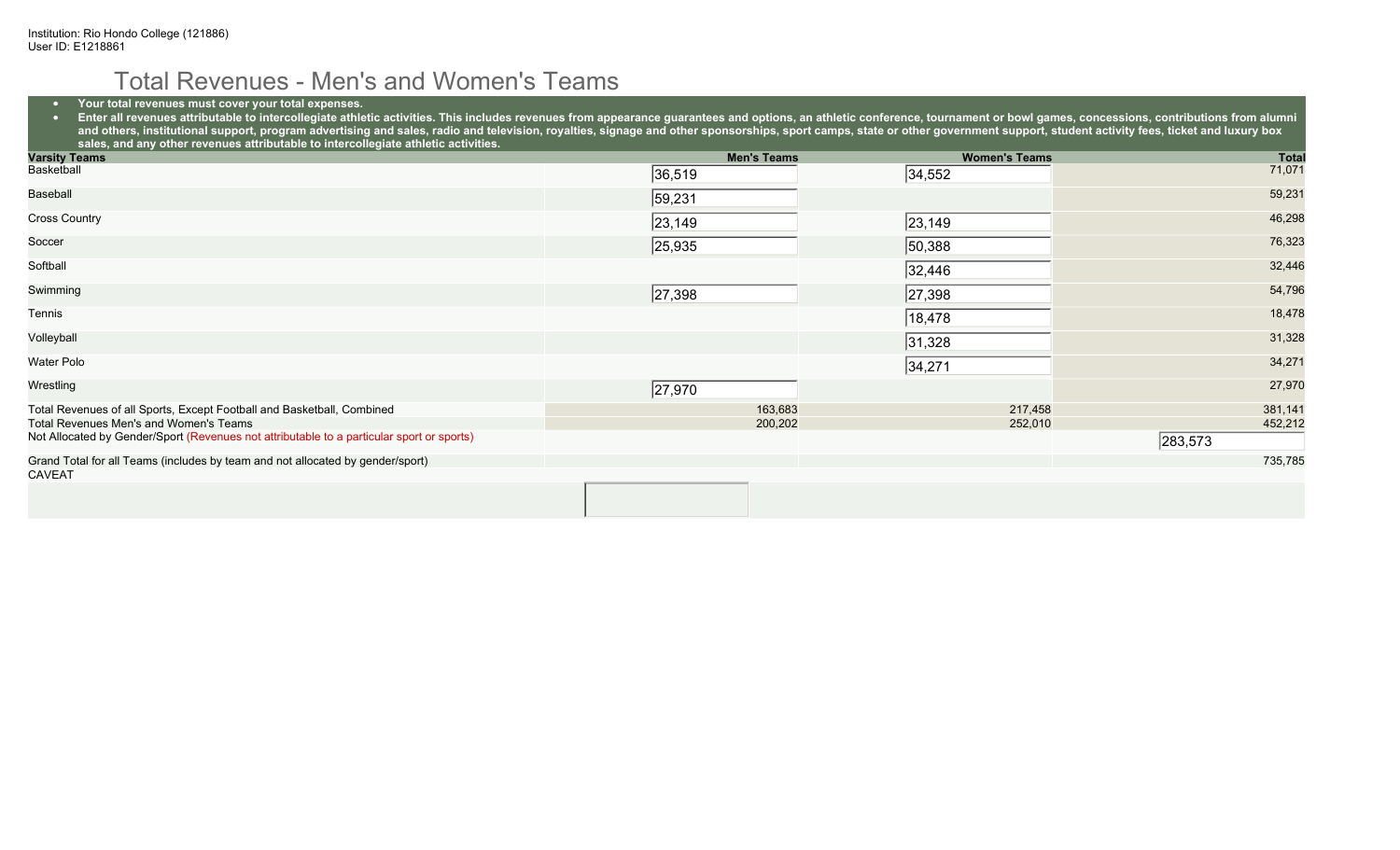# Summary - Men's and Women's Teams

|     | Your Grand Total Revenues must be equal to or greater than your Grand Total Expenses or you will not be able to lock your survey. |                    |                      |              |  |  |
|-----|-----------------------------------------------------------------------------------------------------------------------------------|--------------------|----------------------|--------------|--|--|
|     |                                                                                                                                   | <b>Men's Teams</b> | <b>Women's Teams</b> | Total        |  |  |
|     | Total of Head Coaches' Salaries                                                                                                   | 110.862            | 147.360              | 258,222      |  |  |
|     | <b>Total of Assistant Coaches' Salaries</b>                                                                                       | 45,000             | 52,500               | 97,500       |  |  |
|     | Total Salaries (Lines 1+2)                                                                                                        | 155,862            | 199,860              | 355,722      |  |  |
|     | Athletically Related Student Aid                                                                                                  |                    |                      |              |  |  |
|     | <b>Recruiting Expenses</b>                                                                                                        |                    |                      |              |  |  |
| 6   | Operating (Game-Day) Expenses                                                                                                     | 44,200             | 43,400               | 87,600       |  |  |
|     | Summary of Subset Expenses (Lines 3+4+5+6)                                                                                        | 200,062            | 243,260              | 443,322      |  |  |
| 8   | <b>Total Expenses for Teams</b>                                                                                                   | 200,202            | 252,010              | 452,212      |  |  |
| 9   | Total Expenses for Teams Minus Subset Expenses (Line 8 – Line 7)                                                                  | 140                | 8,750                | 8,890        |  |  |
|     | Not Allocated Expenses                                                                                                            |                    |                      | 283,573      |  |  |
| 11  | Grand Total Expenses (Lines 8+10)                                                                                                 |                    |                      | 735,785      |  |  |
|     | 12 Total Revenues for Teams                                                                                                       | 200.202            | 252,010              | 452,212      |  |  |
| 13. | Not Allocated Revenues                                                                                                            |                    |                      | 283,573      |  |  |
| 14  | Grand Total Revenues (Lines 12+13)                                                                                                |                    |                      | 735,785      |  |  |
| 15  | Total Revenues for Teams minus Total Expenses for Teams (Line 12-Line 8)                                                          |                    |                      | $\mathbf{0}$ |  |  |
| 16  | Grand Total Revenues Minus Grand Total Expenses (Line 14- Line 11)                                                                |                    |                      | $\mathbf{0}$ |  |  |

To return to a data entry screen, click on the link in the Navigation Menu.

To proceed to the Supplemental Information screen, click on the link in the Navigation Menu or click on the "Next" button on this screen.